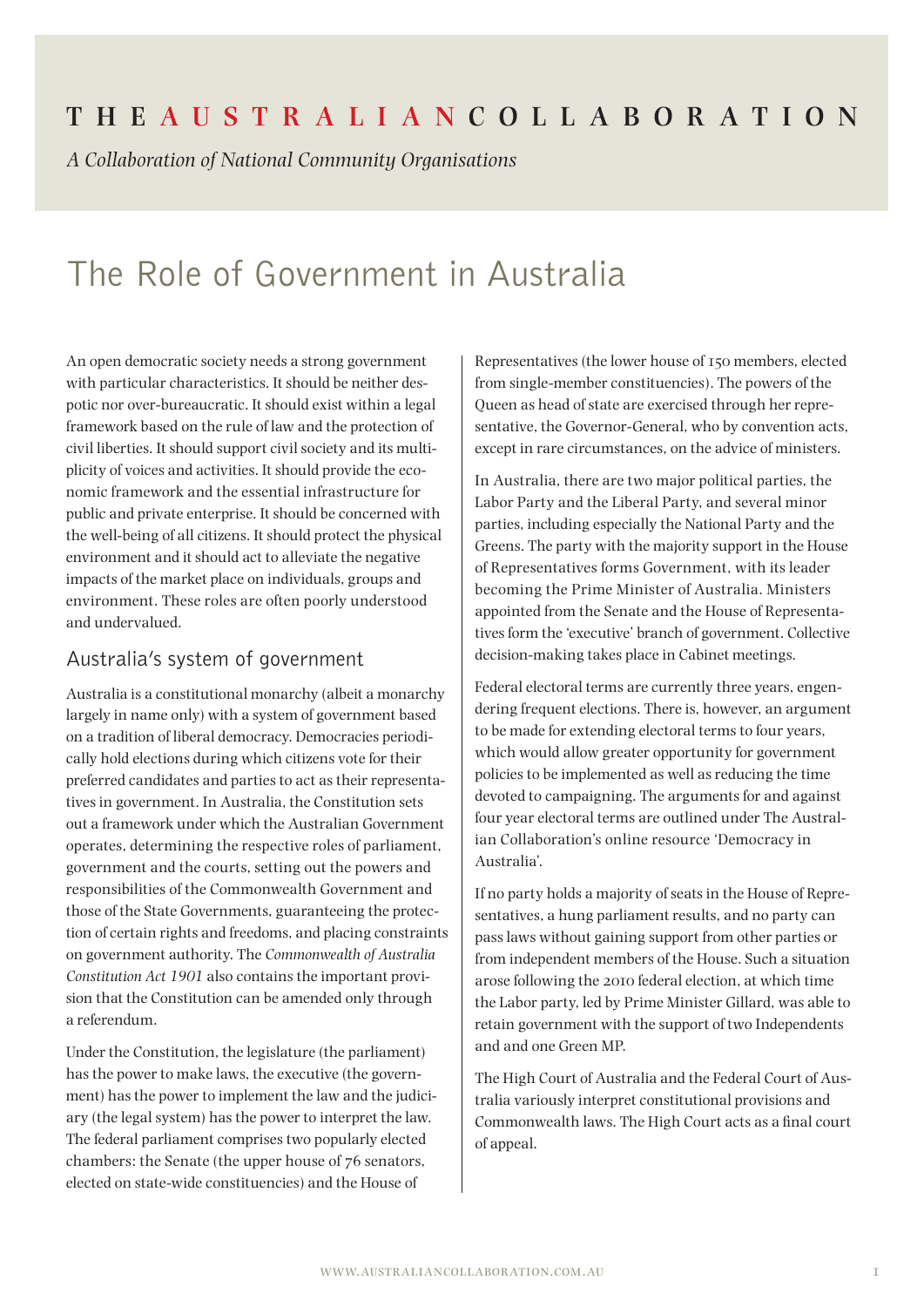Australia has a federal system within which power is divided between the Commonwealth and State governments. State governments in Australia have their own constitutions, legislatures, bureaucracies, courts and police. The Constitution gives the Commonwealth powers, such as powers relating to foreign affairs and military defence. The decisive Commonwealth power is the taxation power, which enables the Commonwealth to raise large sums of money and to control its distribution. Recent High Court rulings related to the Trade and Commerce and Corporations powers have also greatly extended the powers of the Commonwealth.

## Criticisms of the extensiveness of government influence

It is fashionable in some quarters today to argue that the more limited the role of the state, the greater the benefit for its citizens. This argument draws on a number of developments over the past century, and the philosophies underpinning them. The first is the experience of totalitarian rule in the twentieth century. The second concerns the dramatic growth of bureaucracy over the last hundred years. The third concerns some disappointments associated with the welfare state. The fourth is the emergence of economic rationalism (market fundamentalism in its extreme form), an economic doctrine based on the views of theorists and economists such as Friedrich Hayek and Milton Friedman.

#### Responses to these criticisms

These criticisms need to be put in perspective. How do they each relate to Australia's economic and political situation?

Firstly, totalitarian rule may be a concern for Australia's foreign policy, but it is not a domestic issue.

Secondly, the growth of the bureaucracy is natural in a society in which the population is growing and the government has ever-widening responsibilities. A state bureaucracy is indispensable to the administration of policies and programs and indeed, under the Australian Constitution, there are some roles that only the state can play; for example, the Commonwealth government is responsible for the country's military forces and for its foreign policy and foreign relationships. Governments at every level are also responsible for Australia's legal and

 political frameworks: parliaments, government, the bureaucracies and courts. Governments are responsible for such matters as law and order, infrastructure, health services and education as well. Furthermore, Australia's bureaucracy is small by international standards.

Thirdly, while the welfare state has been criticised for removing the economic incentives that encourage individuals to strive for material wellbeing, there are certain groups of people – the infirm, aged or otherwise vulnerable – who will never be able to reach even the minimum standard of living that most Australians have come to expect. The welfare system is instrumental in sustaining these disadvantaged people at an agreed minimum standard of living. Notwithstanding the acceleration of globalisation, OECD governments have recognised the importance of maintaining welfare systems. This is illustrated by the fact that among OECD countries, public expenditure in Australia on social security today remains almost as high a proportion of national budgets as it was in the 1990s; furthermore, the Nordic countries (Sweden, Norway, Finland and Denmark) have successfully maintained the values of the welfare state while achieving high economic growth.

Fourthly, economic rationalist policies and proposals for a minimalist state are widely contested. Contrary to the belief of market fundamentalists, unregulated markets do not offer 'perfect competition' among abundant rational buyers and sellers, all perfectly informed about the present and future price and quality of the commodities on the market. Instead, it is often the case that buyers are poorly informed and susceptible to misleading advertising. Furthermore, although it is undeniable that free markets offer efficiency, they certainly do not ensure fair outcomes: for this, government intervention is needed.

#### **A framework for the effective operation of the market economy**

The market economy depends very significantly upon well-understood rules of behaviour. It needs laws such as those embodied in the *Corporations Act 2001* and institutions such as the Australian Securities and Investments Commission (ASIC) and the Australian Competition and Consumer Commission (ACCA) to monitor and regulate corporate behaviour. Without these rules of behaviour, corrupt or inappropriate practice would be more common and businesses would not know what is expected of them.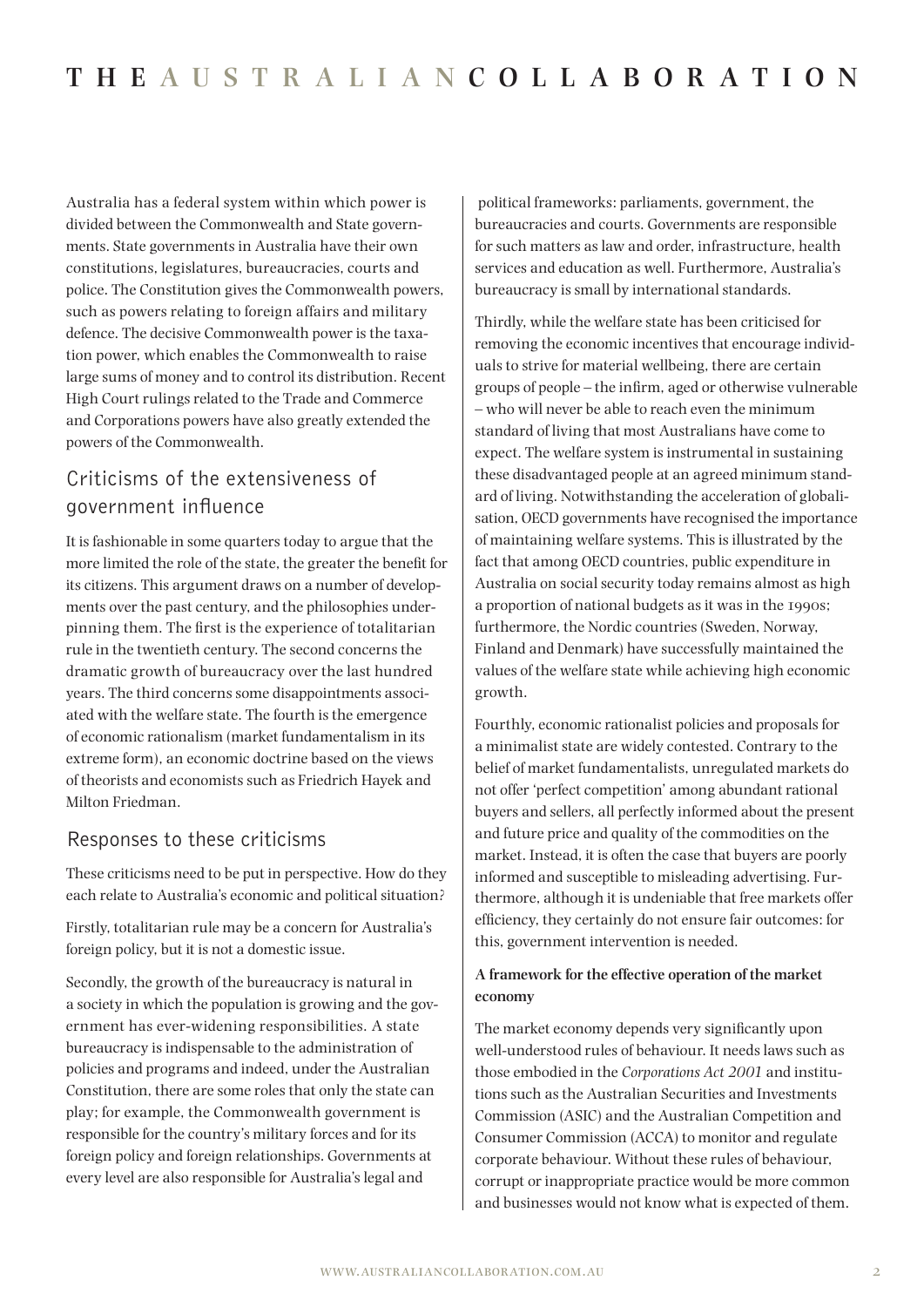Government has to take responsibility for the larger economic framework for commerce. The state also needs to make corrections when the market fails to perform. The most effective drivers of economic development have been carefully judged combinations of private corporate activity and state supportive action such as the provision of infrastructure, investments in education and training, the regulatory framework and the system of incentives and taxation.

#### **Infrastructure required for the functioning of the whole society**

A modern state needs a massive infrastructure to carry out its functions, to provide essential services for business and other organisations and to support households and individual citizens. Roads, railways and airports are needed. Electricity, gas and water have to be supplied to urban properties and waste water and sewage drained from them. Dams are needed to store water. Parks have to be supplied and maintained. Hospitals, universities and schools need to be developed and supported. The list is nearly endless. Under some circumstances it may be possible to get private consortia to build and manage some of these facilities, but even when this is undertaken – and it is a contentious issue – the basic infrastructure will nearly always need to remain in public ownership.

#### **The critical role of the state in moderating the influences of the marketplace**

Corporations play very important functions in modern economies. They offer opportunities for innovation and enterprise and are effective drivers of economic growth.

The concept of Corporate Social Responsibility (CSR) has recently received much attention as an additional social and environmental responsibility that businesses should assume, but in reality corporations often entirely ignore CSR, or at best treat it as a secondary concern to profit. The state therefore has the critically important responsibility of moderating the influence of business activity. The state is also responsible for ensuring the quality of life of its citizens, the fairness of the society, and the quality of the physical environment. Urgent social and environmental change will always depend, at least to a significant extent, on government leadership.

#### **The role of the state in raising taxes to fund infrastructure and services**

Taxation is all too frequently portrayed as a societal evil and as an unnecessary and unwelcome burden on individuals and organisations. Taxation is, however, a prime social good. Without taxation, it would be impossible to provide the infrastructure and services on which all Australian citizens and organisations depend. Taxation is also the means whereby those who earn higher incomes make a larger contribution to the public purse and allow the state to help those in need. Only the state is in the position to impose taxes and raise money for public purposes.

### Requirements for a strong and effective state

There are several key requirements that need to be satisfied for a state to play its diverse roles purposefully, effectively and appropriately. In Australia these include:

- **1.** An effective parliament with an upper house (Senate at the federal level) that acts as a genuine house of review and as the means by which long term issues are kept in the public eye
- **2.** A strong and independent judicial system that is fiercely defended
- **3.** Transparency of government decision-making whereby government behaviour is continuously subjected to independent review by auditors general, ombudsmen and parliamentary committees. Whistleblowers who draw attention to malpractice and inefficiency also need to be fully protected
- **4.** An independent bureaucracy that is able to offer fearless advice to Ministers and the Government and which does not live in constant fear of reprisals for principled behaviour and outspoken comment. Such a bureaucracy should also be well trained in client services; there are outstanding models such as Australia Post
- **5.** The protection of the integrity of public institutions and appointments to them. In other countries, such as the UK, there are systems for formal appointments to public offices, to minimise political bias and ministerial whim